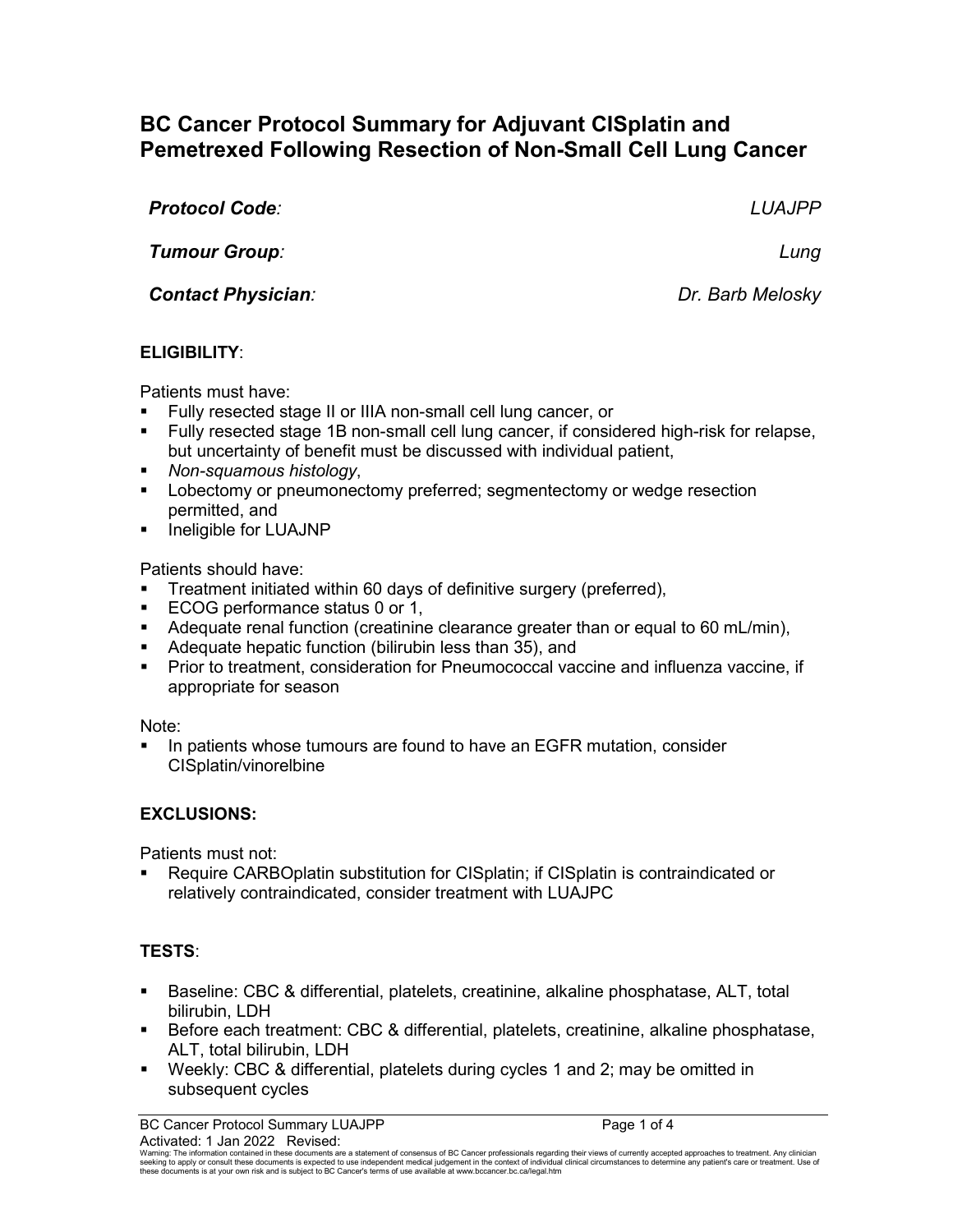## **PREMEDICATIONS**:

- Antiemetic protocol for high emetogenic chemotherapy (see protocol SCNAUSEA)
- **Vitamin supplementation mandatory** starting at least 7 days prior to the first cycle, and to continue while on treatment, until 21 days after last pemetrexed dose:
	- folic acid 0.4 mg PO OD
	- vitamin B12 1000 mcg IM every 9 weeks
- **Prophylaxis for skin rash: dexamethasone 8 to 12 mg PO prior to treatment, then 4 mg** PO every 12 hours for 4 doses.

## **TREATMENT**:

| <b>Drug</b>      | <b>Dose</b>           | <b>BC Cancer Administration Guideline</b>    |
|------------------|-----------------------|----------------------------------------------|
| pemetrexed       | 500 mg/m <sup>2</sup> | IV in 100 mL NS over 10 minutes <sup>†</sup> |
| <b>CISplatin</b> | 75 mg/m <sup>2</sup>  | IV in 500 mL NS over 1 hour*                 |

**\*Pre- and post-hydration protocol for high-dose CISplatin required according to institutional guidelines (eg, prehydration with 1 L NS over 1 hour, CISplatin in 500 mL NS with potassium chloride 20 mEq, magnesium sulfate 1 g and mannitol 30 g)**

 $^\dagger$ Pemetrexed may be given anytime during the pre-hydration period $^2$ 

• **Repeat every 21 days x 4 cycles** 

## **DOSE MODIFICATIONS**:

## **1**. **HEMATOLOGY**

## **Based on day 1 counts:**

| ANC $(x 10^9/L)$             |     | Platelets (x $10^9$ /L)      | <b>Dose</b>  |
|------------------------------|-----|------------------------------|--------------|
| greater than or equal to 1.5 | and | greater than or equal to 100 | 100%         |
| less than 1.5                | or  | less than 100                | <b>Delay</b> |

#### **Based on nadir counts (for pemetrexed only):**

| ANC $(x 10^9/L)$             |     | Platelets (x $10^9$ /L)     | <b>Pemetrexed Dose</b> |
|------------------------------|-----|-----------------------------|------------------------|
| greater than or equal to 0.5 | and | greater than or equal to 50 | 100%                   |
| less than 0.5                | and | greater than or equal to 50 | 75%                    |
| any                          | and | less than 50                | 50%                    |

BC Cancer Protocol Summary LUAJPP Page 2 of 4 Activated: 1 Jan 2022 Revised:

Warning: The information contained in these documents are a statement of consensus of BC Cancer professionals regarding their views of currently accepted approaches to treatment. Any clinician<br>seeking to apply or consult t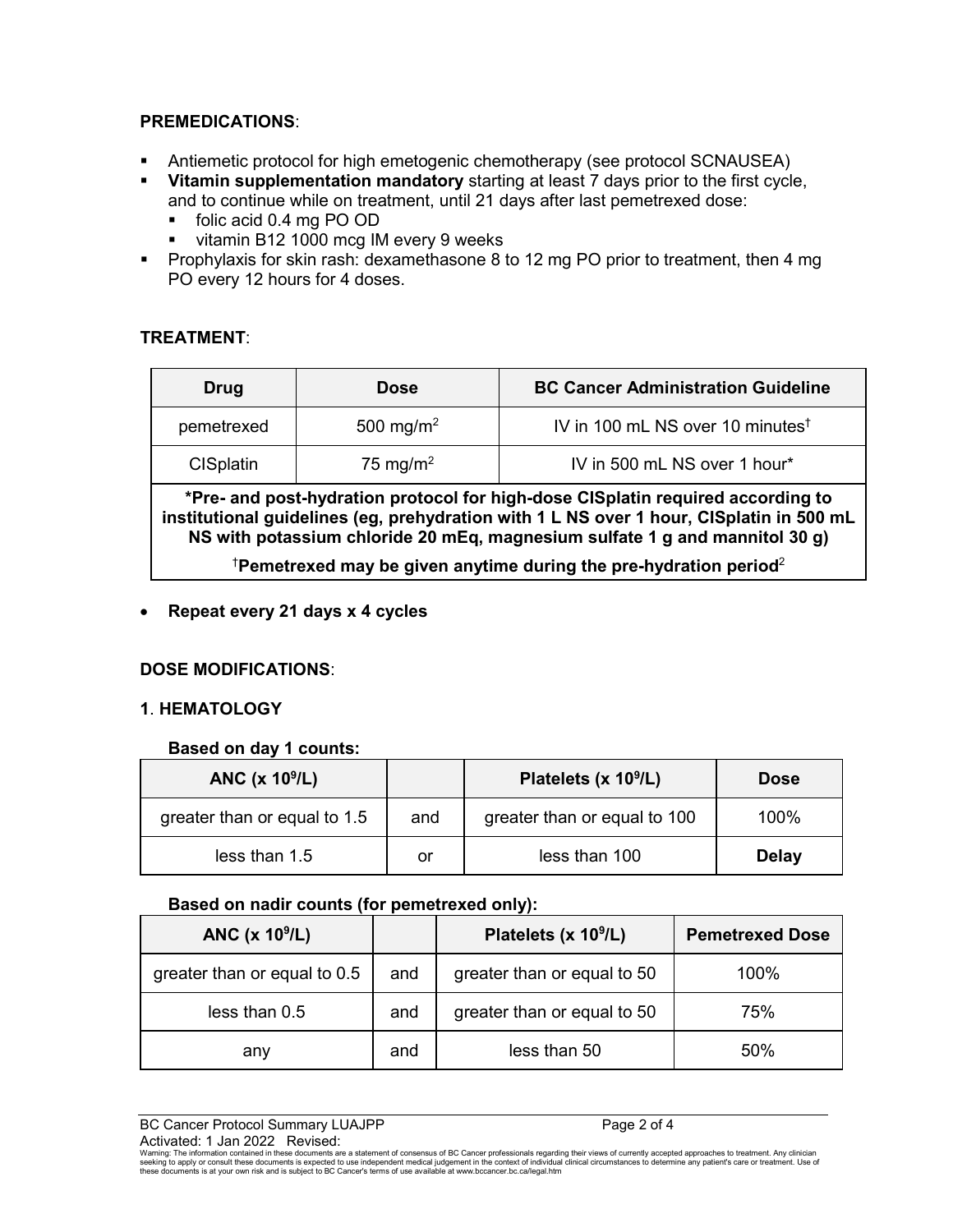## **2**. **RENAL DYSFUNCTION**

| <b>Calculated Cr Clearance</b><br>(mL/min) | <b>CISplatin Dose</b> | <b>Pemetrexed Dose</b> |
|--------------------------------------------|-----------------------|------------------------|
| greater than or equal to 60                | 100%                  | 100%                   |
| 45 to less than 60                         | 80%                   | $100\%$                |
| less than 45                               | <b>Hold</b>           | <b>Hold</b>            |

## **3**. **MUCOSITIS**

#### **For next cycle:**

| <b>Mucositis Grade</b>                           | <b>CISplatin dose</b> | <b>Pemetrexed dose</b> |
|--------------------------------------------------|-----------------------|------------------------|
| $0$ to $2$                                       | 100%                  | $100\%$                |
| $3$ to 4                                         | 100%                  | 50% previous dose*     |
| *Discontinue treatment after two dose reductions |                       |                        |

## **4**. **OTHER TOXICITIES**

For any other grade 3 or higher toxicity, delay treatment until toxicity resolves, then resume with 25% dose decrease if considered appropriate to resume by attending oncologist

# **PRECAUTIONS**:

- 1. **Vitamin supplements**: Appropriate prescription of Folic Acid and Vitamin B12 is essential. The incidence of adverse events such as febrile neutropenia related to pemetrexed is higher without vitamin supplementation.
- 2. **NSAIDs**: Concurrent nonsteroidal anti-inflammatory agents should be avoided as they may decrease the renal clearance of pemetrexed.
- 3. **Neutropenia**: Fever or other evidence of infection must be assessed promptly and treated aggressively.
- 4. **Renal Toxicity**: Nephrotoxicity is common with CISplatin. Encourage oral hydration. Avoid nephrotoxic drugs such as aminoglycoside antibiotics. Use caution with preexisting renal dysfunction.
- 5. **Neurotoxicity**: CISplatin is neurotoxic and may have to be discontinued if functionally important neuropathy develops. Particular caution must be used in individuals with existing neuropathy.
- 6. **Ototoxicity**: CISplatin is ototoxic and its use must be cautioned in individuals with existing hearing loss.

BC Cancer Protocol Summary LUAJPP **Page 3 of 4** and 2 of 4 Activated: 1 Jan 2022 Revised: